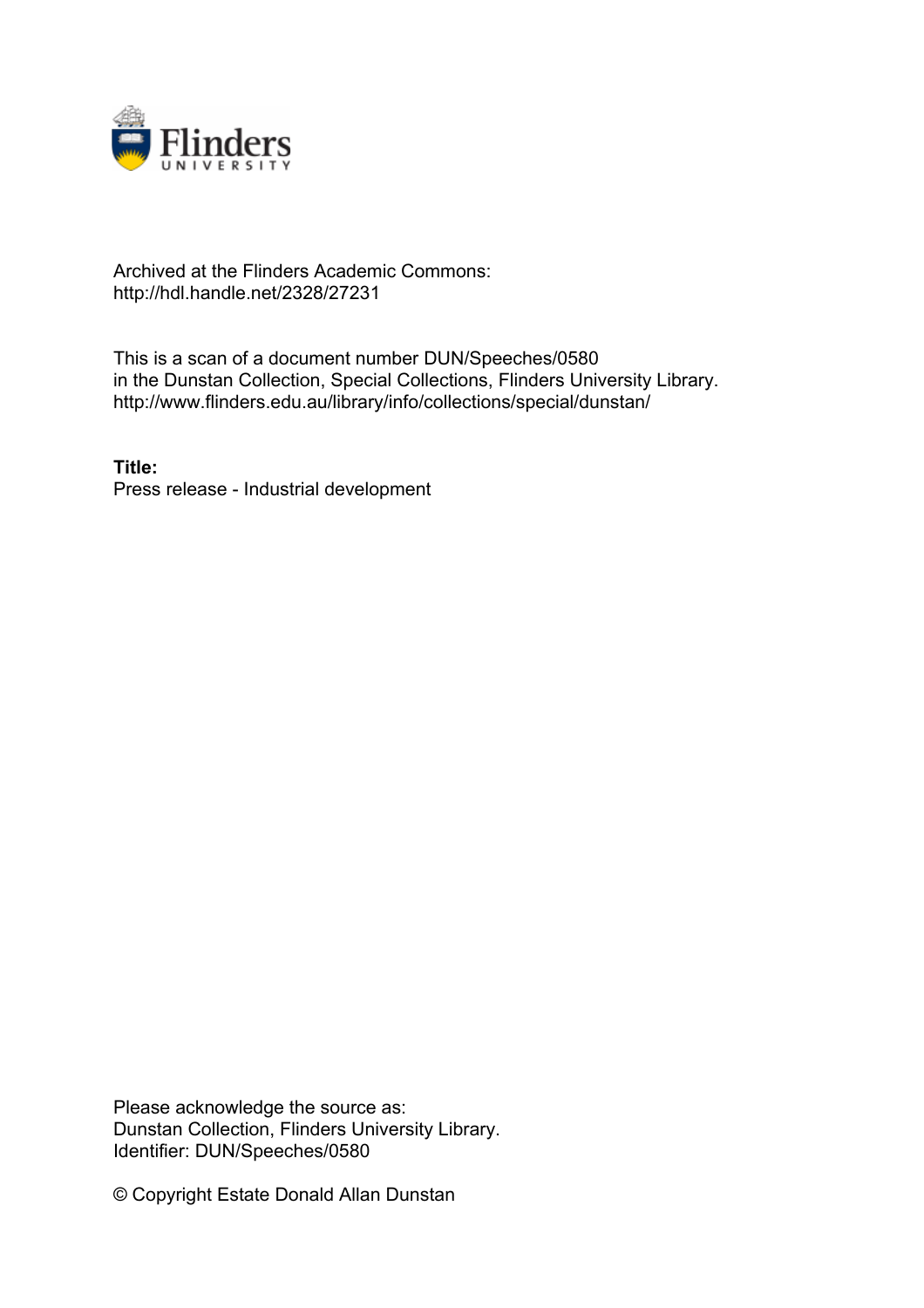## PRESS RELEASE FROM THE LEADER OF THE SOUTH AUSTRALIAN OPPOSITION (MR. DON DUNSTAN).

The Leader of the Opposition (Mr. Dunstan) said today that South Australia should learn from the experiences of European countries and start NOW to plan for industrial development, protection of citizens and social services.

**5S0** 

Mr. said the Liberal Party in SA had scrapped all plans for developing the State along the same lines as Sweden, Northern Italy and Switzerland, where industrial expansion was highly advanced.

"Health and education under the Liberal Government is now at a lower level than in most European countries.

"The Liberals have also removed from price control a number of important household goods, including butter, milk, bread, clothing and building materials, and had increased bus and train fares.

"This means the value has been taken out of our pay packets and we cannot buy as much as we used to be able to. "The Liberals have refused to proclaim the Builders Licencing Act, so that many of our migrants are being taken down by dishonest and unskilled builders.

"They have also refused to provide protection for people buying used cars and home appliances on a hire purchaseagreement.

"If you believe in good planning to get better employment, better education for your children, and better health and social services, the Labor Party is your party. "I urge you to vote for Labor on May 30."

 $2215170$